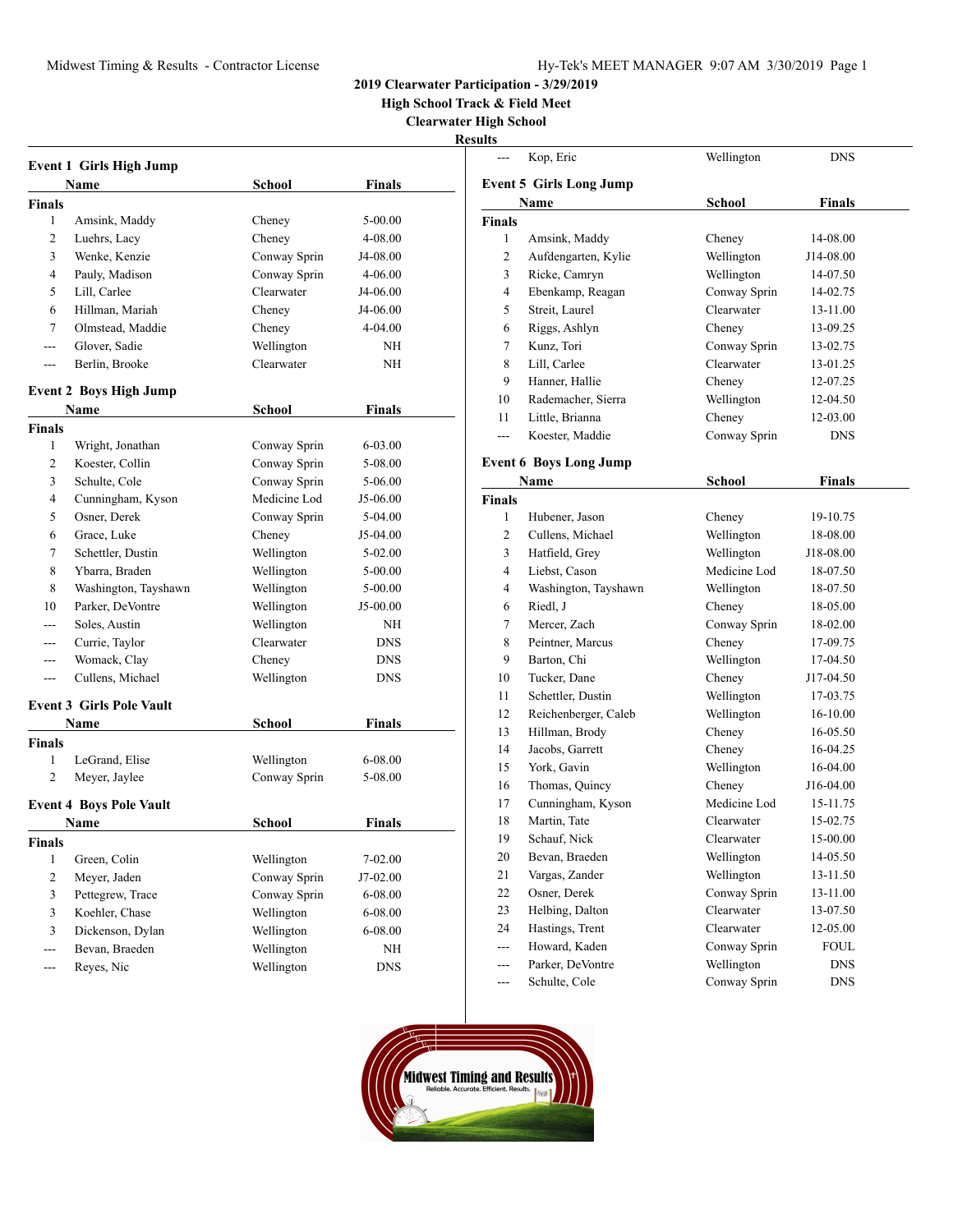**High School Track & Field Meet**

**Clearwater High School**

**Results** 

|                | Finals  (Event 6 Boys Long Jump)  |               |               |
|----------------|-----------------------------------|---------------|---------------|
|                | Name                              | School        | <b>Finals</b> |
| ---            | Reyes, Lucas                      | Wellington    | <b>DNS</b>    |
| $---$          | Currie, Taylor                    | Clearwater    | <b>DNS</b>    |
|                | <b>Event 7 Girls Triple Jump</b>  |               |               |
|                | Name                              | <b>School</b> | <b>Finals</b> |
| Finals         |                                   |               |               |
| $\mathbf{1}$   | Amsink, Maddy                     | Cheney        | 33-05.00      |
| $\overline{c}$ | Aufdengarten, Kylie               | Wellington    | 28-08.50      |
| 3              | McCoy, Ariah                      | Clearwater    | 28-00.25      |
| ---            | Albers, Olivia                    | Cheney        | <b>DNS</b>    |
|                | <b>Event 8 Boys Triple Jump</b>   |               |               |
|                | Name                              | <b>School</b> | <b>Finals</b> |
| Finals         |                                   |               |               |
| 1              | Liebst, Cason                     | Medicine Lod  | 39-07.50      |
| 2              | Cullens, Michael                  | Wellington    | 38-09.50      |
| 3              | Peintner, Marcus                  | Cheney        | 38-05.50      |
| 4              | Zoglmann, Ryan                    | Conway Sprin  | 38-03.00      |
| 5              | Cunningham, Kyson                 | Medicine Lod  | 36-06.00      |
| 6              | Pauly, Lance                      | Conway Sprin  | 34-01.00      |
| 7              | Friess, Patrick                   | Conway Sprin  | 33-10.00      |
| 8              | Martin, Tate                      | Clearwater    | 33-05.75      |
| 9              | Graham, Zane                      | Clearwater    | 32-02.00      |
| 10             | Hastings, Trent                   | Clearwater    | 29-06.25      |
| 11             | Albers, Mason                     | Cheney        | 29-01.50      |
| ---            | Wright, Jonathan                  | Conway Sprin  | <b>DNS</b>    |
| ---            | Currie, Taylor                    | Clearwater    | <b>DNS</b>    |
|                | <b>Event 9 Girls Discus Throw</b> |               |               |
|                | Name                              | <b>School</b> | <b>Finals</b> |
| <b>Finals</b>  |                                   |               |               |
| 1              | McCorkle, Brooke                  | Wellington    | 94-06         |
| 2              | Wehrman, Jayleigh                 | Cheney        | 90-07         |
| 3              | Noland, Brynne                    | Clearwater    | 80-07         |
| 4              | Meyer, Taylor                     | Wellington    | 77-08         |
| 5              | Lange, Alivia                     | Conway Sprin  | 76-08         |
| 6              | Rust, Etana                       | Cheney        | 71-01         |
| 7              | Macy, Makenzie                    | Clearwater    | 68-11         |
| 8              | Barkley, Bailey                   | Conway Sprin  | 68-06         |
| 9              | Reed, Sophia                      | Clearwater    | 67-08         |
| $10\,$         | Biehler, Karlie                   | Conway Sprin  | $62 - 03$     |
| 11             | Werner, Morgan                    | Clearwater    | 60-09         |
| 12             | Sowers, Peyton                    | Cheney        | $60 - 01$     |
| 13             | Baccera, Jamie                    | Wellington    | $59-10$       |
| 14             | Reitz, Liz                        | Wellington    | $50 - 11$     |
| 15             | Reyes, Antonia                    | Wellington    | 44-08         |

| ults               |                                     |                      |                  |  |
|--------------------|-------------------------------------|----------------------|------------------|--|
| 16                 | Fischer, Rachel                     | Medicine Lod         | 0.50             |  |
| $---$              | Burns, Averie                       | Wellington           | <b>DNS</b>       |  |
|                    |                                     |                      |                  |  |
|                    | <b>Event 10 Boys Discus Throw</b>   |                      |                  |  |
|                    | Name                                | <b>School</b>        | Finals           |  |
| <b>Finals</b><br>1 |                                     |                      |                  |  |
| $\overline{c}$     | Ast, Chase                          | Conway Sprin         | 125-01           |  |
| 3                  | Probst, Trayson<br>Galloway, Jonah  | Wellington<br>Cheney | 108-07<br>105-08 |  |
| $\overline{4}$     | Snell, Conner                       | Clearwater           | 102-05           |  |
| 5                  | Harris, Sean                        | Clearwater           | 98-11            |  |
| 6                  | Fehrman, Kenny                      | Wellington           | 95-06            |  |
| 7                  | Meyers, Isaac                       | Conway Sprin         | 92-05            |  |
| 8                  | Demel, Brock                        | Clearwater           | 90-07            |  |
| 9                  | Smith, Zane                         | Cheney               | 89-01            |  |
| 10                 | Gonsalves, Sage                     | Clearwater           | 88-11            |  |
| 11                 | Dickinson, Devin                    | Wellington           | 88-00            |  |
| 12                 | Martin, Dawson                      | Conway Sprin         | 86-04            |  |
| 13                 | Corder, Levi                        | Clearwater           | 85-09            |  |
| 14                 | Ayres, Landen                       | Cheney               | 85-07            |  |
| 15                 | Gibbs, Brett                        | Clearwater           | 85-01            |  |
| 16                 | Crossland, Caleb                    | Clearwater           | 82-04            |  |
| 16                 | Pinion, Karsyen                     | Clearwater           | 82-04            |  |
| 18                 | Hekel, Brennon                      | Conway Sprin         | 79-10            |  |
| 19                 | Clark, Trevor                       | Wellington           | 79-00            |  |
| 20                 | Lambert, Buddy                      | Clearwater           | 76-08            |  |
| 21                 | Gageby, Nevin                       | Wellington           | 75-01            |  |
| 22                 | Farley, Kenny                       | Wellington           | $73 - 05$        |  |
| 23                 | Love, Travese                       | Wellington           | 70-07            |  |
| 24                 | Lawrence, Maverick                  | Clearwater           | 69-08            |  |
| 25                 | Cox, Devon                          | Medicine Lod         | 67-03            |  |
| 26                 | Beasley, Alec                       | Clearwater           | 65-06            |  |
| 27                 | Kobane, Jaysone                     | Wellington           | 64-03            |  |
| 28                 | Blair, Timothy                      | Wellington           | 64-02            |  |
| 29                 | Rooney, Anthony                     | Clearwater           | 63-00            |  |
| 30                 | Pace, Noa                           | Clearwater           | $40 - 03$        |  |
| $---$              | Ricke, Grant                        | Medicine Lod         | <b>DNS</b>       |  |
| $-$                | Hartman, Ben                        | Conway Sprin         | <b>DNS</b>       |  |
|                    |                                     |                      |                  |  |
|                    | <b>Event 11 Girls Javelin Throw</b> |                      |                  |  |
|                    | Name                                | School               | Finals           |  |
| <b>Finals</b>      | $1 - I_{\text{max}}$ Alixis         | $C_{\text{anif}}$    | 12102            |  |
|                    |                                     |                      |                  |  |

|   | Lange, Alivia   | Conway Sprin | 121-03     |
|---|-----------------|--------------|------------|
|   | Meyer, Taylor   | Wellington   | $102 - 11$ |
|   | Fisher, Lexi    | Conway Sprin | 80-07      |
| 4 | Barkley, Bailey | Conway Sprin | 77-09      |
|   | Rust, Etana     | Cheney       | $77-01$    |
| 6 | Berlin, Reagan  | Clearwater   | $72-03$    |
|   |                 |              |            |

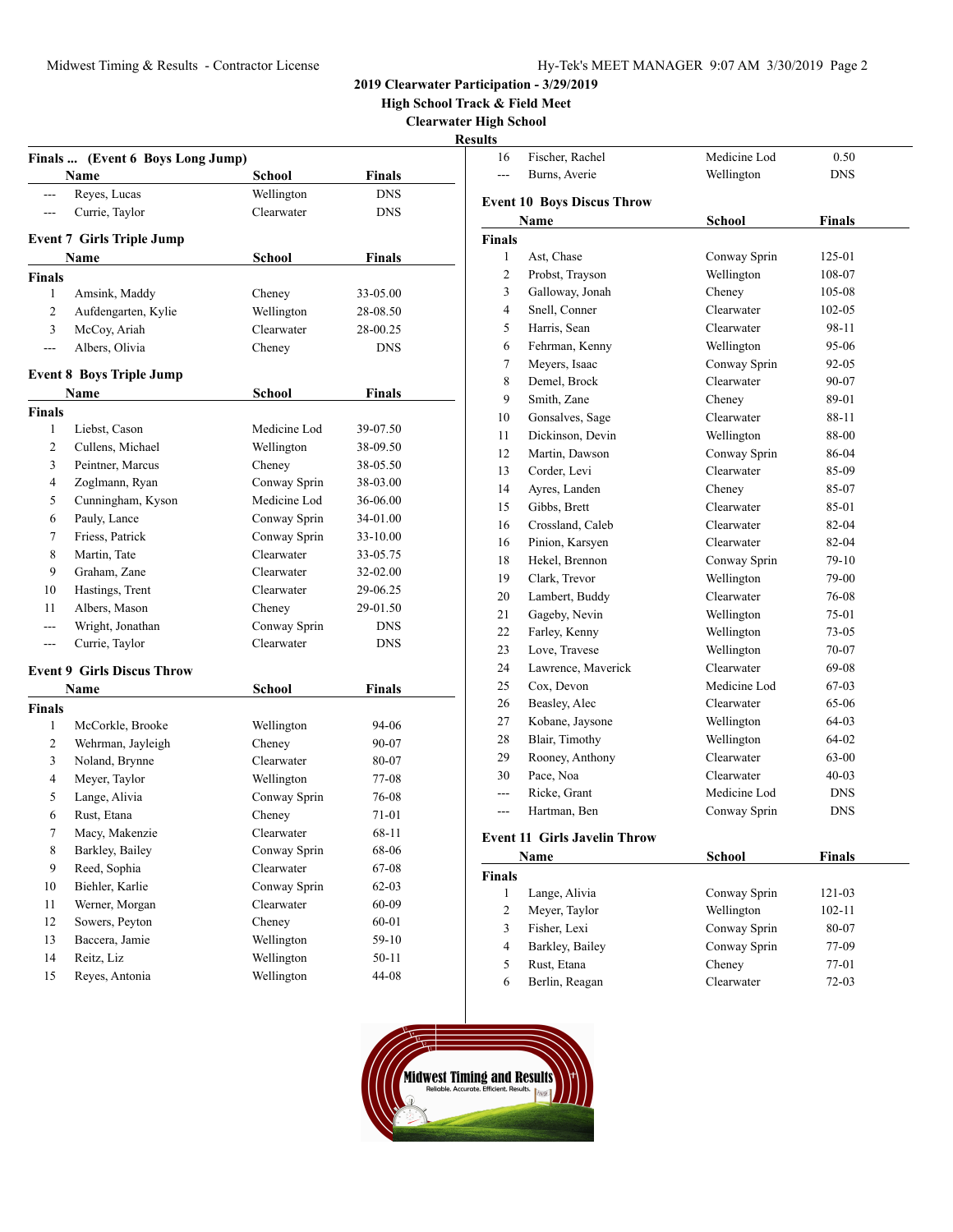**High School Track & Field Meet**

**Clearwater High School**

|--|

| Finals  (Event 11 Girls Javelin Throw) |                                    |               |               |  |
|----------------------------------------|------------------------------------|---------------|---------------|--|
|                                        | Name                               | School        | Finals        |  |
| 7                                      | Sowers, Peyton                     | Cheney        | 68-01         |  |
| 8                                      | Cash, Lexi                         | Clearwater    | 68-00         |  |
| 9                                      | Wehrman, Jayleigh                  | Cheney        | 62-01         |  |
| 10                                     | Burns, Averie                      | Wellington    | 58-05         |  |
| 11                                     | Baccera, Jamie                     | Wellington    | 56-00         |  |
| 12                                     | Meyer, Jaylee                      | Conway Sprin  | 55-07         |  |
| 13                                     | Biehler, Karlie                    | Conway Sprin  | 50-07         |  |
| 14                                     | Thorton, Victoria                  | Wellington    | 47-09         |  |
| 15                                     | Gonzalez, Emberly                  | Wellington    | $45 - 00$     |  |
| 16                                     | Reitz, Liz                         | Wellington    | $41 - 03$     |  |
| 17                                     | Reyes, Antonia                     | Wellington    | $40 - 11$     |  |
| $\overline{a}$                         | Baber, Teshara                     | Cheney        | <b>DNS</b>    |  |
|                                        | <b>Event 12 Boys Javelin Throw</b> |               |               |  |
|                                        | Name                               | <b>School</b> | <b>Finals</b> |  |
| Finals                                 |                                    |               |               |  |
| 1                                      | Tjaden, Trace                      | Clearwater    | 139-04        |  |
| $\overline{c}$                         | Probst, Trayson                    | Wellington    | 123-00        |  |
| 3                                      | Galloway, Jonah                    | Cheney        | 120-07        |  |
| $\overline{4}$                         | Hekel, Brennon                     | Conway Sprin  | 118-09        |  |
| 5                                      | Beatty, Drake                      | Clearwater    | 117-06        |  |
| 6                                      | Liebst, Cason                      | Medicine Lod  | 115-07        |  |
| $\overline{7}$                         | Ricke, Grant                       | Medicine Lod  | 101-08        |  |
| 8                                      | Lambert, Buddy                     | Clearwater    | $101 - 00$    |  |
| 9                                      | Soria, Jake                        | Wellington    | 99-08         |  |
| 10                                     | Rusk, Trace                        | Wellington    | 98-04         |  |
| 11                                     | Ayres, Landen                      | Cheney        | 97-01         |  |
| 12                                     | Tucker, Dane                       | Cheney        | 95-00         |  |
| 13                                     | Love, Travese                      | Wellington    | 89-09         |  |
| 14                                     | Hastings, Trent                    | Clearwater    | 88-07         |  |
| 15                                     | Smith, Zane                        | Cheney        | 87-06         |  |
| 16                                     | Meyers, Isaac                      | Conway Sprin  | $85 - 10$     |  |
| 17                                     | Soles, Austin                      | Wellington    | 84-04         |  |
| 18                                     | Hartman, Ben                       | Conway Sprin  | 83-10         |  |
| 19                                     | Clark, Trevor                      | Wellington    | 75-07         |  |
| 20                                     | Bryant, Hunter                     | Wellington    | 75-00         |  |
| 21                                     | Meyer, Jaden                       | Conway Sprin  | 71-09         |  |
| 22                                     | Kobane, Jaysone                    | Wellington    | 68-03         |  |
| 23                                     | Gageby, Nevin                      | Wellington    | 59-00         |  |
| 24                                     | Blair, Timothy                     | Wellington    | 58-00         |  |
| $\overline{a}$                         | Ast, Chase                         | Conway Sprin  | <b>DNS</b>    |  |
| $\overline{a}$                         | Koester, Collin                    | Conway Sprin  | <b>DNS</b>    |  |
| ---                                    | Cox. Devon                         | Medicine Lod  | <b>DNS</b>    |  |

|               | <b>Event 13 Girls Shot Put</b> |               |               |
|---------------|--------------------------------|---------------|---------------|
|               | Name                           | <b>School</b> | <b>Finals</b> |
| Finals        |                                |               |               |
| 1             | Rust, Etana                    | Cheney        | 31-06.00      |
| 2             | Fischer, Rachel                | Medicine Lod  | 29-02.75      |
| 3             | LeGrand, Elise                 | Wellington    | 28-04.00      |
| 4             | Lange, Alivia                  | Conway Sprin  | 28-00.00      |
| 5             | Burns, Averie                  | Wellington    | 27-07.75      |
| 6             | Baccera, Jamie                 | Wellington    | 26-05.00      |
| 7             | Reed, Sophia                   | Clearwater    | 26-01.50      |
| 8             | Werner, Morgan                 | Clearwater    | 25-01.00      |
| 9             | Macy, Makenzie                 | Clearwater    | 24-09.00      |
| 10            | Meyer, Taylor                  | Wellington    | 24-08.00      |
| 11            | Wehrman, Jayleigh              | Cheney        | 24-03.00      |
| 12            | Baird, Sadie                   | Clearwater    | 23-10.25      |
| 13            | Barkley, Bailey                | Conway Sprin  | 22-03.00      |
| 14            | Fisher, Lexi                   | Conway Sprin  | 21-09.50      |
| 15            | Reitz, Liz                     | Wellington    | 21-09.00      |
| 16            | Gonzalez, Emberly              | Wellington    | 21-05.00      |
| 17            | Reyes, Antonia                 | Wellington    | 20-07.25      |
| 18            | Thorton, Victoria              | Wellington    | 15-06.75      |
| ---           | Biehler, Karlie                | Conway Sprin  | <b>DNS</b>    |
|               | <b>Event 14 Boys Shot Put</b>  |               |               |
|               | Name                           | School        | Finals        |
| <b>Finals</b> |                                |               |               |
| 1             | Ast, Chase                     | Conway Sprin  | 41-11.50      |
| 2             | Fehrman, Kenny                 | Wellington    | 36-09.50      |
| 3             | Probst, Trayson                | Wellington    | 36-09.00      |
| 4             | Smith, Zane                    | Cheney        | 36-01.00      |
| 5             | Clark, Trevor                  | Wellington    | 35-05.00      |
| 6             | Pinion, Karsyen                | Clearwater    | 35-01.00      |
| 7             | Harris, Sean                   | Clearwater    | 34-07.00      |
| 7             | Galloway, Jonah                | Cheney        | 34-07.00      |
| 9             | Love, Travese                  | Wellington    | 34-01.00      |
| 10            | Snell, Conner                  | Clearwater    | 33-03.00      |
| 11            | Crossland, Caleb               | Clearwater    | 32-06.50      |
| 12            | Ayres, Landen                  | Cheney        | 32-00.00      |
|               |                                |               |               |
| 13            | Farley, Kenny                  | Wellington    | 30-05.00      |
| 14            | Ricke, Grant                   | Medicine Lod  | 30-04.00      |
| 15            | Demel, Brock                   | Clearwater    | 30-02.00      |
| 16            | Soria, Jake                    | Wellington    | 29-09.00      |
| 17            | Gonsalves, Sage                | Clearwater    | 29-05.00      |
| 18            | Hilt, Isaac                    | Wellington    | 28-02.00      |
| 19            | Lambert, Buddy                 | Clearwater    | 28-01.00      |
| 20            | Gageby, Nevin                  | Wellington    | 27-10.00      |
| 21            | Martin, Dawson                 | Conway Sprin  | 27-07.50      |

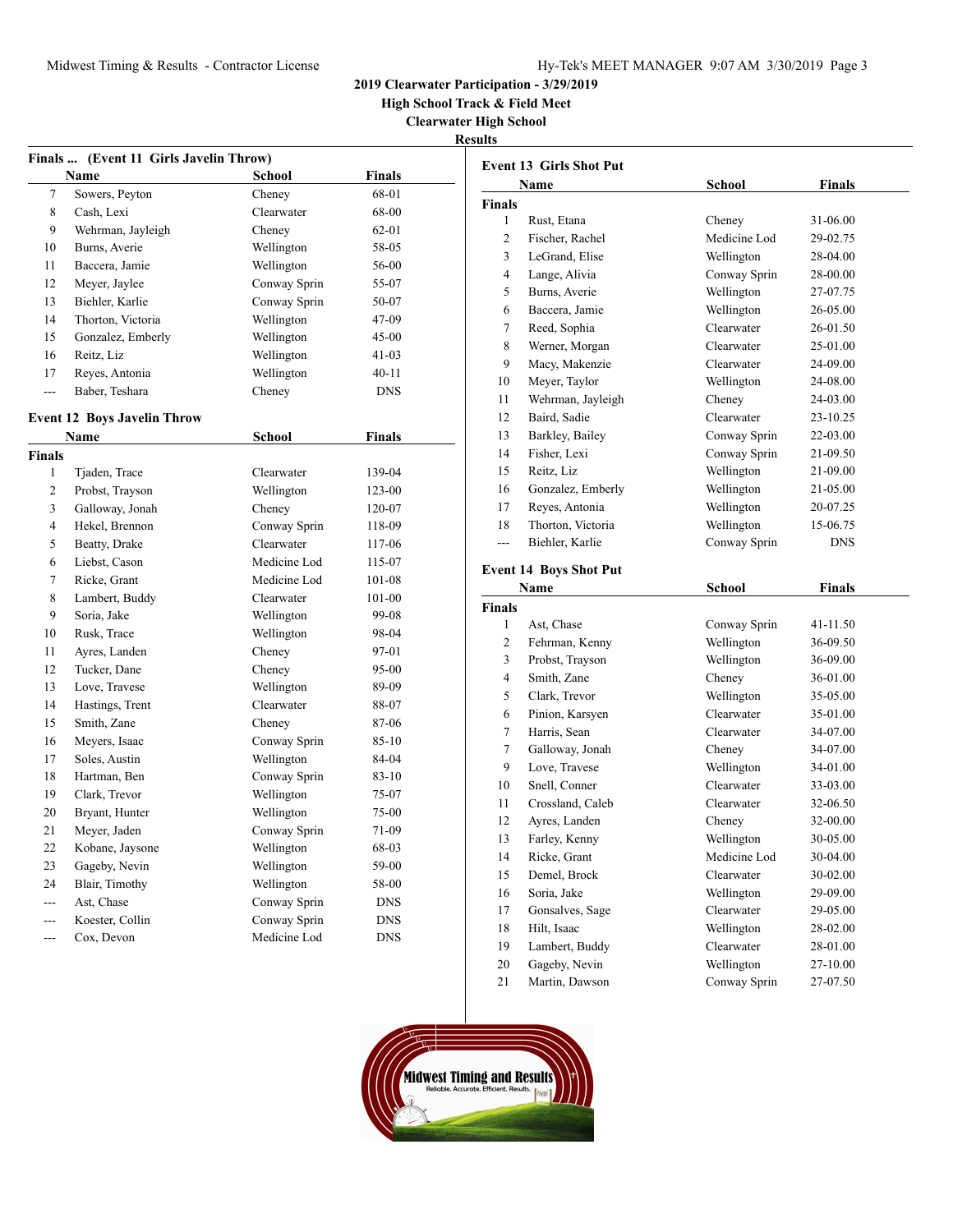**2019 Clearwater Participation - 3/29/2019**

**High School Track & Field Meet**

**Clearwater High School Results**

|         | Finals  (Event 14 Boys Shot Put) |              |               |
|---------|----------------------------------|--------------|---------------|
|         | <b>Name</b>                      | School       | <b>Finals</b> |
| 22      | Kobane, Jaysone                  | Wellington   | 27-03.00      |
| 23      | Cox, Devon                       | Medicine Lod | 27-02.00      |
| 24      | Gibbs, Brett                     | Clearwater   | 26-07.00      |
| 25      | Blair, Timothy                   | Wellington   | $25-03.00$    |
| 26      | Lawrence, Maverick               | Clearwater   | $22 - 11.00$  |
| 27      | Beasley, Alec                    | Clearwater   | 22-09.00      |
| 28      | Rooney, Anthony                  | Clearwater   | 22-03.00      |
| 29      | Pace, Noa                        | Clearwater   | $14 - 03.00$  |
| $- - -$ | Hartman, Ben                     | Conway Sprin | <b>DNS</b>    |
| ---     | Hekel, Brennon                   | Conway Sprin | <b>DNS</b>    |
| ---     | Meyers, Isaac                    | Conway Sprin | <b>DNS</b>    |

### **Event 15 Boys 100 Meter Dash**

|                | Name                 | <b>School</b> | <b>Finals</b> |  |
|----------------|----------------------|---------------|---------------|--|
| <b>Finals</b>  |                      |               |               |  |
| 1              | Hubener, Jason       | Cheney        | 11.13         |  |
| $\overline{2}$ | Buckman, Christian   | Wellington    | 11.57         |  |
| 3              | Rausch, Blake        | Wellington    | 11.86         |  |
| $\overline{4}$ | York, Gavin          | Wellington    | 11.93         |  |
| 5              | Mercer, Zach         | Conway Sprin  | 12.02         |  |
| 6              | Hatfield, Grey       | Wellington    | 12.04         |  |
| 7              | Riedl, J             | Cheney        | 12.16         |  |
| 8              | Presley, Christian   | Cheney        | 12.18         |  |
| 9              | Barton, Chi          | Wellington    | 12.24         |  |
| 10             | Ledbetter, Michael   | Wellington    | 12.28         |  |
| 11             | Hilt, Isaac          | Wellington    | 12.28         |  |
| 12             | Higgs, Dayton        | Cheney        | 12.38         |  |
| 13             | Craig, Justin        | Clearwater    | 12.40         |  |
| 14             | Schettler, Dustin    | Wellington    | 12.45         |  |
| 15             | Jacobs, Garrett      | Cheney        | 12.54         |  |
| 16             | Osner, Seth          | Conway Sprin  | 12.56         |  |
| 17             | Washington, Tayshawn | Wellington    | 12.64         |  |
| 18             | Tucker, Dane         | Cheney        | 12.71         |  |
| 19             | Abernathy, Chase     | Cheney        | 12.76         |  |
| 20             | Saffell, Zach        | Wellington    | 12.79         |  |
| 21             | Thomas, Quincy       | Cheney        | 12.80         |  |
| 22             | Schroeder, Aiden     | Clearwater    | 12.81         |  |
| 23             | Rusk, Trace          | Wellington    | 12.81         |  |
| 24             | Thompson, Connor     | Wellington    | 12.83         |  |
| 25             | Zoglmann, Ryan       | Conway Sprin  | 12.84         |  |
| 26             | Dickenson, Dylan     | Wellington    | 12.95         |  |
| 27             | Howard, Kaden        | Conway Sprin  | 13.03         |  |
| 28             | Soles, Austin        | Wellington    | 13.11         |  |
| 29             | Parker, DeVontre     | Wellington    | 13.20         |  |
| 30             | Friess, Patrick      | Conway Sprin  | 13.26         |  |
| 31             | Green, Colin         | Wellington    | 13.39         |  |

| 32             | Nixon, Dylan                                                                                  | Cheney        | 13.45         |
|----------------|-----------------------------------------------------------------------------------------------|---------------|---------------|
| 33             | Solomon, Ian                                                                                  | Conway Sprin  | 13.51         |
| 34             | Stone, Wylee                                                                                  | Wellington    | 13.52         |
| 35             | Pettegrew, Trace                                                                              | Conway Sprin  | 13.66         |
| 36             | Matlock, Skylar                                                                               | Cheney        | 13.96         |
| 37             | Corder, Levi                                                                                  | Clearwater    | 14.00         |
| 38             | Bevan, Braeden                                                                                | Wellington    | 14.02         |
| 39             | Summerer, Cameron                                                                             | Cheney        | 14.17         |
| 40             | Koehler, Chase                                                                                | Wellington    | 15.63         |
|                | Vargas, Zander                                                                                | Wellington    | <b>DNS</b>    |
| ---            | Martin, Dawson                                                                                | Conway Sprin  | <b>DNS</b>    |
| ---            | Reyes, Lucas                                                                                  | Wellington    | <b>SCR</b>    |
|                | Event 16 Girls 100 Meter Dash                                                                 |               |               |
|                | Name                                                                                          | <b>School</b> | <b>Finals</b> |
| <b>Finals</b>  |                                                                                               |               |               |
| 1              | Young, Jordan                                                                                 | Wellington    | 13.42         |
| $\overline{c}$ | Luehrs, Lacy                                                                                  | Cheney        | 13.54         |
| 3              | Jensen, Jennifer                                                                              | Wellington    | 13.93         |
| $\overline{4}$ | Troutman, Skylar                                                                              | Wellington    | 14.15         |
| 5              | Ebenkamp, Reagan                                                                              | Conway Sprin  | 14.17         |
| 6              | Baird, Sadie                                                                                  | Clearwater    | 14.21         |
| 7              | LeGrand, Elise                                                                                | Wellington    | 14.48         |
| 8              | Aufdengarten, Kylie                                                                           | Wellington    | 14.62         |
| 9              | Larouche, Justice                                                                             | Clearwater    | 14.64         |
| 10             | Millege, Katey                                                                                | Clearwater    | 14.95         |
| 11             | Cubbage-Williams, Amber                                                                       | Wellington    | 15.02         |
| 12             | McCoy, Ariah                                                                                  | Clearwater    | 15.12         |
| 13             | Kunz, Tori                                                                                    | Conway Sprin  | 15.46         |
|                | Dickinson, Chailyn                                                                            | Wellington    | <b>DNS</b>    |
|                | Glover, Sadie                                                                                 | Wellington    | <b>SCR</b>    |
| ---            | Baber, Teshara                                                                                | Cheney        | <b>SCR</b>    |
| $---$          | Koester, Maddie                                                                               | Conway Sprin  | <b>SCR</b>    |
|                | $E_{\text{total}}$ $17 \text{ D}_{\text{avg}}$ $200 \text{ M}_{\text{atom}}$ $D_{\text{col}}$ |               |               |

#### **Event 17 Boys 200 Meter Dash**

| Name          |                    | <b>School</b> | <b>Finals</b> |  |
|---------------|--------------------|---------------|---------------|--|
| <b>Finals</b> |                    |               |               |  |
| 1             | Hubener, Jason     | Cheney        | 24.27         |  |
| 2             | Judd, Elijah       | Cheney        | 24.82         |  |
| 3             | Rusk, Trace        | Wellington    | 26.01         |  |
| 4             | Presley, Christian | Cheney        | 26.58         |  |
| 5.            | Mount, Gavin       | Clearwater    | 26.99         |  |
| 6             | Bevan, Braeden     | Wellington    | 27.98         |  |
| 7             | Ledbetter, Michael | Wellington    | 29.28         |  |
| ---           | Ybarra, Chilson    | Wellington    | NT            |  |
| ---           | Liebst, Cason      | Medicine Lod  | NT            |  |
| ---           | Osner, Seth        | Conway Sprin  | NT            |  |
| ---           | Soles, Austin      | Wellington    | NT            |  |

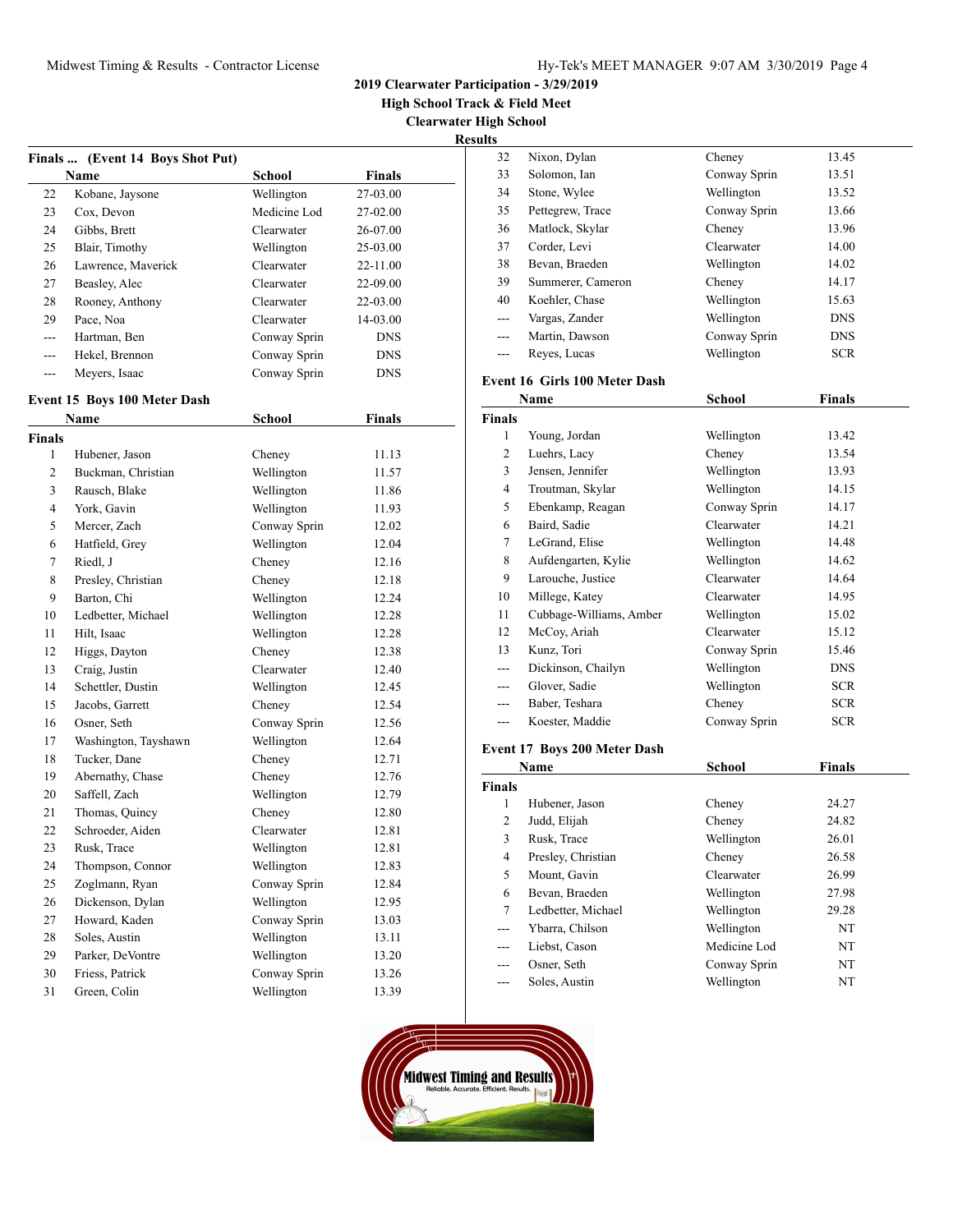**High School Track & Field Meet**

**Clearwater High School**

### **Result**

|                      | Name                                 | School                     | Finals                   |
|----------------------|--------------------------------------|----------------------------|--------------------------|
| ---                  | Stone, Wylee                         | Wellington                 | NT                       |
| ---                  | Parker, DeVontre                     | Wellington                 | NT                       |
| ---                  | Buckman, Christian                   | Wellington                 | NT                       |
| ---                  | Rausch, Blake                        | Wellington                 | NT                       |
| ---                  | Schettler, Dustin                    | Wellington                 | NT                       |
| ---                  | Matlock, Skylar                      | Cheney                     | NT                       |
|                      | Summerer, Cameron                    |                            | NT                       |
| ---                  |                                      | Cheney                     |                          |
| ---                  | Hillman, Brody                       | Cheney                     | NT                       |
| ---                  | Thomas, Quincy                       | Cheney                     | NT                       |
| ---                  | Jacobs, Garrett                      | Cheney                     | NT                       |
| ---                  | Riedl, J                             | Cheney                     | NT                       |
| ---                  | Pettegrew, Trace                     | Conway Sprin               | NT                       |
| ---                  | Schroeder, Aiden                     | Clearwater                 | NT                       |
| ---                  | Howard, Kaden                        | Conway Sprin               | NT                       |
| ---                  | Tucker, Dane                         | Cheney                     | NT                       |
| $---$                | Corder, Levi                         | Clearwater                 | NT                       |
| ---                  | Reyes, Lucas                         | Wellington                 | <b>SCR</b>               |
| ---                  | Washington, Tayshawn                 | Wellington                 | <b>SCR</b>               |
|                      |                                      |                            |                          |
|                      | <b>Event 18 Girls 200 Meter Dash</b> |                            |                          |
|                      | Name                                 | School                     | Finals                   |
|                      |                                      |                            |                          |
| 1                    | Daniels, Sadie                       | Clearwater                 | 28.21                    |
| 2                    | Young, Jordan                        | Wellington                 | 28.80                    |
| 3                    | Wewe, Brooklyn                       | Cheney                     | 29.38                    |
| $\overline{4}$       | Millege, Katey                       | Clearwater                 | 30.96                    |
| 5                    | Aufdengarten, Kylie                  | Wellington                 | 31.22                    |
| 6                    | Little, Brianna                      | Cheney                     | 31.81                    |
| 7                    | Hanner, Hallie                       | Cheney                     | 31.92                    |
| 8                    |                                      |                            | 32.41                    |
| 9                    | Cubbage-Williams, Amber              | Wellington                 | 32.88                    |
| 10                   | Boyles, Lucy<br>Schule, Savannah     | Conway Sprin<br>Clearwater | 33.53                    |
| 11                   |                                      |                            | 34.21                    |
| ---                  | Bennett, Tess                        | Cheney                     | <b>DNS</b>               |
| <b>Finals</b><br>--- | Luehrs, Lacy                         | Cheney                     | DNS                      |
| ---                  | Troutman, Skylar                     | Wellington                 |                          |
| ---                  | Jensen, Jennifer                     | Wellington                 | <b>DNS</b>               |
| ---                  | Wenke, Kenzie<br>Baber, Teshara      | Conway Sprin<br>Cheney     | <b>DNS</b><br><b>SCR</b> |

|             | School     | <b>Finals</b> |  |
|-------------|------------|---------------|--|
|             |            |               |  |
| Petz, Riley | Cheney     | 15.33         |  |
| Kop, Eric   | Wellington | 16.80         |  |
| York, Gavin | Wellington | 17.58         |  |
| Grace, Luke | Cheney     | 17.71         |  |
|             | Name       |               |  |

| ĽS    |                  |            |            |  |
|-------|------------------|------------|------------|--|
| 5     | Reyes, Nic       | Wellington | 18.56      |  |
| 6     | Noland, Brett    | Clearwater | 18.69      |  |
|       | Cash, Tanner     | Clearwater | 18.91      |  |
| 8     | Albers, Ethan    | Cheney     | 19.96      |  |
| 9     | Helbing, Dalton  | Clearwater | 20.27      |  |
| 10    | Hendrix, Drake   | Wellington | 21.43      |  |
| 11    | Thompson, Connor | Wellington | 22.98      |  |
| $---$ | Judd, Elijah     | Cheney     | <b>DNS</b> |  |
|       |                  |            |            |  |

#### **Event 20 Girls 100 Meter Hurdles**

| Name          |                    | <b>School</b> | <b>Finals</b> |  |  |
|---------------|--------------------|---------------|---------------|--|--|
| <b>Finals</b> |                    |               |               |  |  |
| 1             | Needham, Layne     | Cheney        | 15.47         |  |  |
| 2             | Hair. Madi         | Cheney        | 17.55         |  |  |
| 3             | Johnsen, Tracy     | Conway Sprin  | 18.41         |  |  |
| 4             | Boyles, Lucy       | Conway Sprin  | 18.88         |  |  |
| 5             | Jacobs, Audra      | Clearwater    | 18.90         |  |  |
| 6             | LeGrand, Elise     | Wellington    | 18.99         |  |  |
| 7             | Beal, Cassidy      | Conway Sprin  | 21.34         |  |  |
| 8             | Mercer, Lauren     | Conway Sprin  | 21.44         |  |  |
| 9             | Riggs, Ashlyn      | Cheney        | 22.15         |  |  |
| ---           | Heimerman, Emily   | Conway Sprin  | <b>DNF</b>    |  |  |
| ---           | Dickinson, Chailyn | Wellington    | <b>DNS</b>    |  |  |
| ---           | Amsink, Maddy      | Cheney        | <b>DNS</b>    |  |  |
| ---           | Hillman, Mariah    | Cheney        | <b>DNS</b>    |  |  |

### **Event 21 Girls 4x800 Meter Relay**

| Team                         | Relav             | Finals             |
|------------------------------|-------------------|--------------------|
| <b>Finals</b>                |                   |                    |
| Clearwater                   | A                 | 12:24.30           |
| 1) Cleary, Christine         | 2) Berlin, Reagan |                    |
| 3) Klausmeyer, Taylor        |                   | 4) Struthers, Hope |
| $\mathfrak{D}$<br>Clearwater | B                 | 12:44.17           |
| 1) Bennett, Sydney           | 2) Merten, Jasmin |                    |
| 3) Foley, Paitynn            | 4) Berlin, Brooke |                    |
| 3<br>Cheney                  | А                 | 12:51.15           |
| 1) Harrison, Cierra          | 2) Bachard, Julie |                    |
| 3) Summerer, Caitlyn         |                   | 4) Hillman, Mariah |

# **Event 22 Boys 4x800 Meter Relay**

| Team             | Relav               | <b>Finals</b>           |
|------------------|---------------------|-------------------------|
| <b>Finals</b>    |                     |                         |
| Clearwater       | A                   | 9:14.64                 |
| 1) Seiter, Mason | 2) Mount, Logan     |                         |
| 3) Walter, Jacob |                     | 4) Bixler-Large, Cole   |
| Wellington<br>2  | А                   | 9:16.94                 |
| 1) Brown, Tyler  |                     | 2) Reichenberger, Caleb |
| 3) Walker, Billy | 4) Pfalzgraf, Chase |                         |

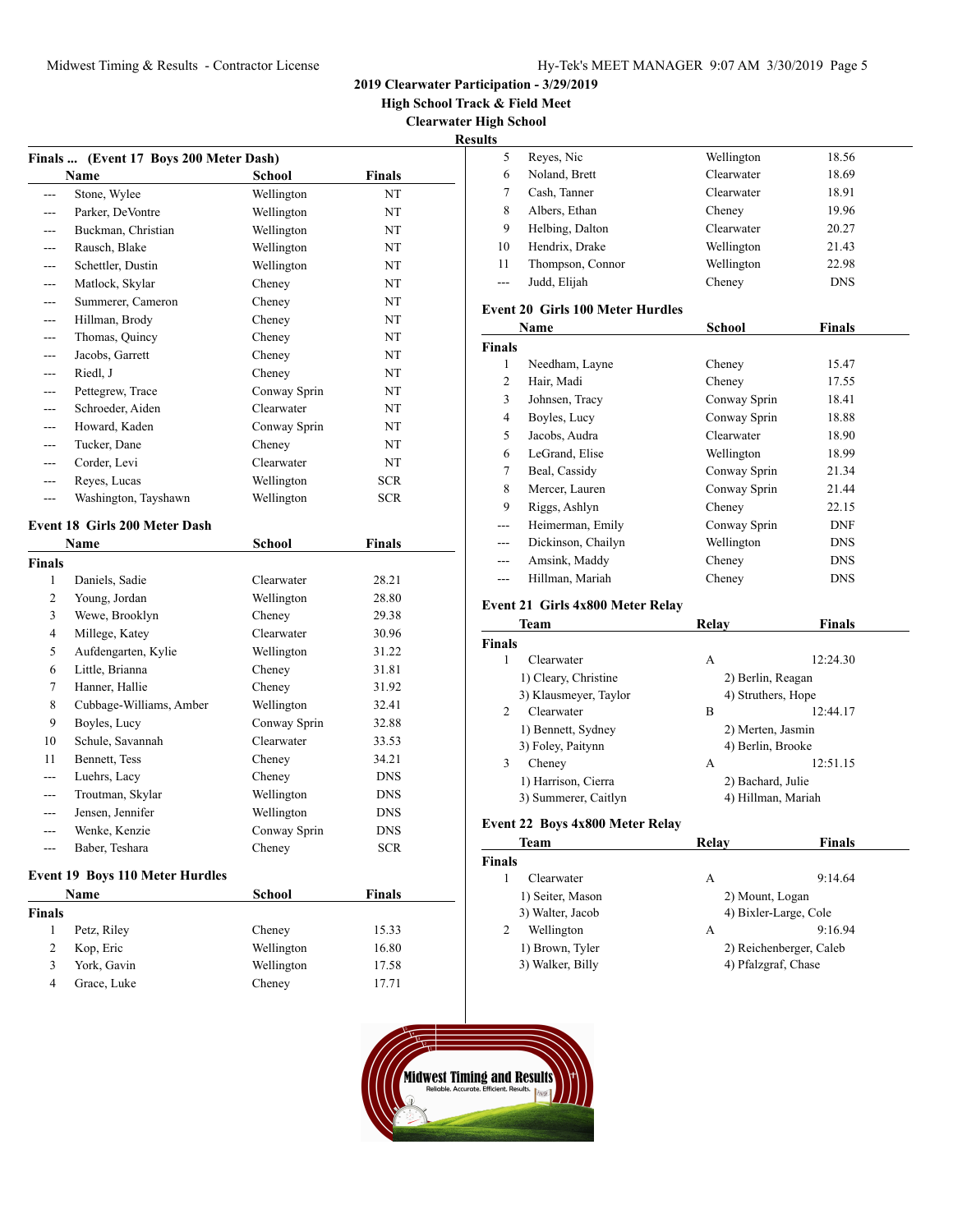**High School Track & Field Meet**

**Clearwater High School**

**Results**

|               | Finals  (Event 22 Boys 4x800 Meter Relay) |                     |                    |
|---------------|-------------------------------------------|---------------------|--------------------|
|               | Team                                      | Relay               | <b>Finals</b>      |
| 3             | Cheney                                    | A                   | 9:17.71            |
|               | 1) Schneider, Mason                       | 2) Kitchen, Colton  |                    |
|               | 3) Riggins, Jackson                       | 4) Albers, Ethan    |                    |
| 4             | Clearwater                                | B                   | 10:01.15           |
|               | 1) Trotter, Zach                          | 2) Smith, Cade      |                    |
|               | 3) Mcguire, Torin                         | 4) Ankerholz, Dalen |                    |
| 5             | Wellington                                | B                   | 10:23.36           |
|               | 1) Dickenson, Dylan                       | 2) Parkey, Camden   |                    |
|               | 3) Ybarra, Chilson                        | 4) Ybarra, Braden   |                    |
| 6             | Conway Springs                            | А                   | 11:09.01           |
|               | 1) Schulte, Wyatt                         | 2) Pauly, Lance     |                    |
|               | 3) Bartonek, Carter                       | 4) Schulte, Cole    |                    |
|               | Event 23 Girls 1600 Meter Run             |                     |                    |
|               | Name                                      | School              | Finals             |
| <b>Finals</b> |                                           |                     |                    |
| 1             | Reno, Mollie                              | Cheney              | 6:01.01            |
| 2             | Hoeme, Blaire                             | Cheney              | 6:20.90            |
| 3             | Rosenhagen, Brooke                        | Cheney              | 6:26.32            |
| 4             |                                           | Conway Sprin        | 7:17.12            |
| 5             | Zoglmann, Rosalyn                         | Clearwater          | 7:19.45            |
|               | Cleary, Christine                         |                     |                    |
| 6             | Bachard, Julie                            | Cheney              | 7:21.30            |
| 7             | Foley, Paitynn                            | Clearwater          | 7:39.41            |
| 8             | Carlson, Daisy                            | Medicine Lod        | 7:52.93            |
| 9             | Bock, Ellie                               | Clearwater          | 8:36.56            |
| ---           | Heacock, Mackenzie                        | Wellington          | <b>DNS</b>         |
| $---$         | Maxwell, Hope                             | Wellington          | <b>DNS</b>         |
| ---           | Summerer, Caitlyn                         | Cheney              | <b>DNS</b>         |
|               | Albers, Olivia                            | Cheney              | <b>DNS</b>         |
|               | Event 24 Boys 1600 Meter Run              |                     |                    |
|               | Name                                      | School              | <b>Finals</b>      |
| <b>Finals</b> |                                           |                     |                    |
| 1             | Walker, Billy                             | Wellington          | 5:31.17            |
| 2             | Clear, Christopher                        | Cheney              | 5:31.84            |
| 3             | Maass, Hunter                             | Cheney              | 5:47.93            |
| 4             | Walter, Jacob                             | Clearwater          | 5:48.26            |
| 5             | Hague, Owen                               | Cheney              | 5:49.55            |
| 6             |                                           | Clearwater          |                    |
| $\tau$        | Shore, Hunter<br>Wilson, Alec             | Clearwater          | 6:12.48<br>6:16.01 |
| 8             | Klausmeyer, Trent                         | Clearwater          | 6:37.41            |
| 9             | Meyer, Jaden                              | Conway Sprin        |                    |
|               |                                           | Conway Sprin        | 6:43.31            |
| 10            | Ohl, Nathan                               |                     | 7:00.80<br>7:34.34 |
| 11            | Wolf, Richard                             | Clearwater          |                    |
| ---           | Albers, Ethan                             | Cheney              | <b>DNS</b>         |
| ---           | Smith, Cade                               | Clearwater          | <b>DNS</b>         |

|               | Event 25 Girls 4x100 Meter Relay |             |                    |
|---------------|----------------------------------|-------------|--------------------|
|               | Team                             | Relay       | Finals             |
| <b>Finals</b> |                                  |             |                    |
| 1             | Cheney                           | A           | 54.84              |
|               | 1) Riggs, Ashlyn                 |             | 2) Luehrs, Lacy    |
|               | 3) Hair, Madi                    |             | 4) Wewe, Brooklyn  |
| 2             | Clearwater                       | A           | 56.68              |
|               | 1) Baird, Sadie                  |             | 2) Daniels, Sadie  |
|               | 3) McCoy, Ariah                  |             | 4) Lill, Carlee    |
| 3             | Conway Springs                   | А           | 59.13              |
|               | 1) Ebenkamp, Reagan              |             | 2) Wenke, Kenzie   |
|               | 3) Johnsen, Tracy                |             | 4) Koester, Maddie |
| 4             | Clearwater                       | B           | 59.76              |
|               | 1) Larouche, Justice             |             | 2) Cash, Lexi      |
|               | 3) Schule, Savannah              |             | 4) Millege, Katey  |
| 5             | Cheney                           | B           | 1:02.51            |
|               | 1) Little, Brianna               |             | 2) Sowers, Peyton  |
|               | 3) Bennett, Tess                 |             | 4) Hanner, Hallie  |
| 6             | Wellington                       | B           | 1:04.64            |
|               | 1) McCorkle, Brooke              |             | 2) Meyer, Taylor   |
|               | 3) Burns, Averie                 |             | 4) Baccera, Jamie  |
| 7             | Conway Springs                   | $\mathbf C$ | 1:04.75            |
|               | 1) Pauly, Madison                |             | 2) Kunz, Tori      |
|               | 3) Fisher, Lexi                  |             | 4) Meyer, Jaylee   |
| 8             | Conway Springs                   | B           | 1:04.89            |
|               | 1) Beal, Cassidy                 |             | 2) Mercer, Lauren  |
|               | 3) Heimerman, Emily              |             | 4) Boyles, Lucy    |
|               | Wellington                       | A           | DQ                 |
|               | 1) Jensen, Jennifer              |             | 2) Ricke, Camryn   |
|               | 3) Young, Jordan                 |             | 4) Glover, Sadie   |
|               |                                  |             |                    |

## **Event 26 Boys 4x100 Meter Relay**

| Team          |                         | Relav             | <b>Finals</b>         |
|---------------|-------------------------|-------------------|-----------------------|
| <b>Finals</b> |                         |                   |                       |
| 1             | Cheney                  | А                 | 46.01                 |
|               | 1) Presley, Christian   | 2) Judd, Elijah   |                       |
|               | 3) Riedl, J             | 4) Hubener, Jason |                       |
| 2             | Wellington              | А                 | 46.47                 |
|               | 1) Kop, Eric            |                   | 2) Ledbetter, Michael |
|               | 3) Hatfield, Grey       | 4) Barton, Chi    |                       |
| 3             | Wellington              | B                 | 46.76                 |
|               | 1) Buckman, Christian   | 2) Rausch, Blake  |                       |
|               | 3) Washington, Tayshawn | 4) Hilt, Isaac    |                       |
| 4             | Clearwater              | А                 | 47.21                 |
|               | 1) Craig, Justin        | 2) Cash, Tanner   |                       |
|               | 3) Mount, Gavin         | 4) Layton, Sean   |                       |

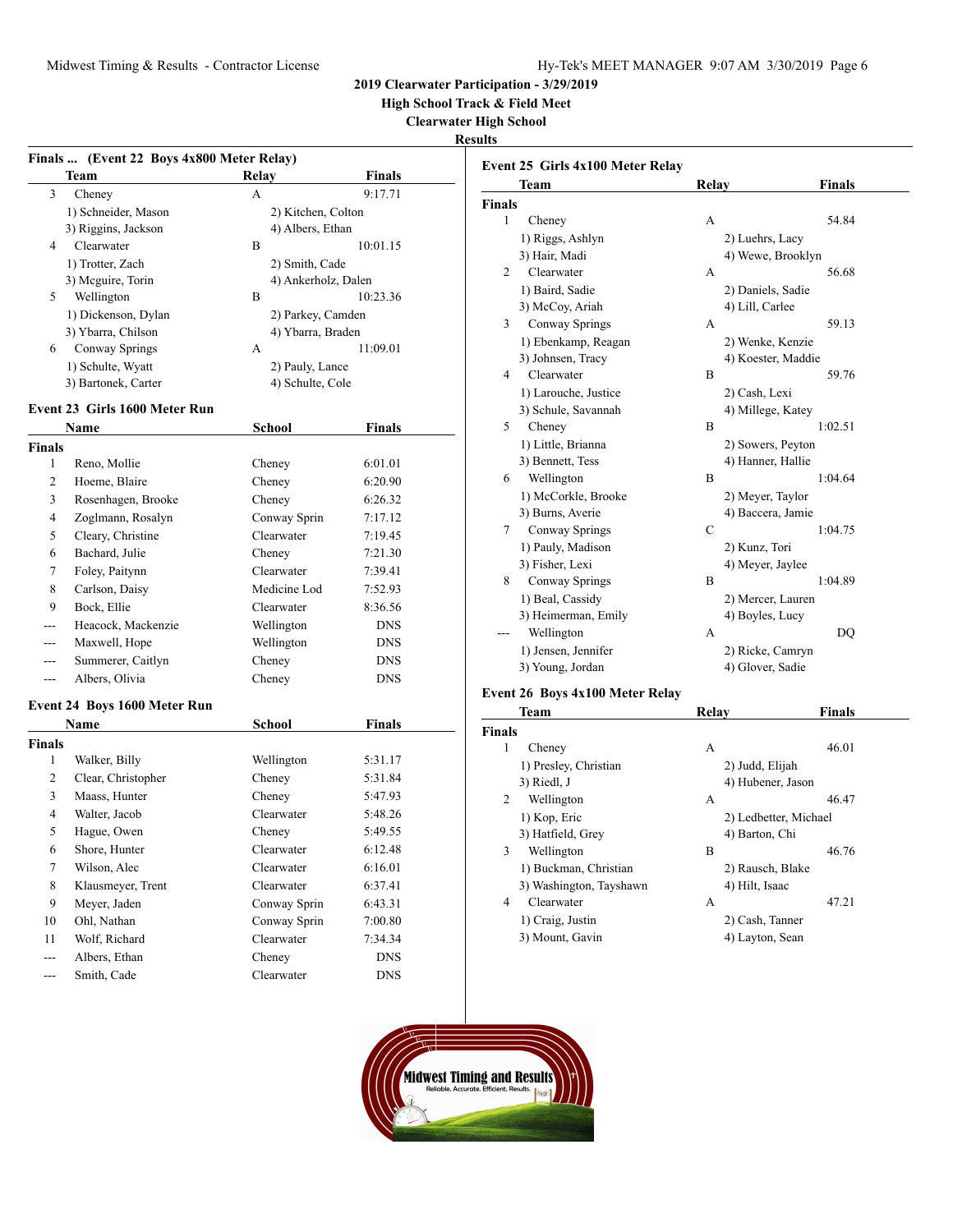**High School Track & Field Meet**

**Clearwater High School**

# **Results**

|                | Finals  (Event 26 Boys 4x100 Meter Relay) |                     |               |
|----------------|-------------------------------------------|---------------------|---------------|
|                | Team                                      | Relay               | Finals        |
| 5              | Conway Springs                            | А                   | 47.36         |
|                | 1) Mercer, Zach                           | 2) Koester, Collin  |               |
|                | 3) Zoglmann, Ryan                         | 4) Wright, Jonathan |               |
| 6              | Cheney                                    | B                   | 48.19         |
|                | 1) Jacobs, Garrett                        | 2) Thomas, Quincy   |               |
|                | 3) Hillman, Brody                         | 4) Peintner, Marcus |               |
| 7              | Wellington                                | C                   | 49.20         |
|                | 1) Schettler, Dustin                      | 2) Thompson, Connor |               |
|                | 3) Saffell, Zach                          | 4) Rusk, Trace      |               |
| 8              | Conway Springs                            | B                   | 52.09         |
|                | 1) Howard, Kaden                          | 2) Friess, Patrick  |               |
|                | 3) Osner, Seth                            | 4) Osner, Derek     |               |
| 9              | Cheney                                    | C                   | 52.37         |
|                | 1) Higgs, Dayton                          | 2) Nixon, Dylan     |               |
|                | 3) Summerer, Cameron                      | 4) Abernathy, Chase |               |
| 10             | Wellington                                | D                   | 53.99         |
|                | 1) Love, Travese                          | 2) Gageby, Nevin    |               |
|                | 3) Soria, Jake                            | 4) Fehrman, Kenny   |               |
| 11             | Conway Springs                            | C                   | 55.93         |
|                | 1) Pettegrew, Trace                       | 2) Ohl, Nathan      |               |
|                | 3) Solomon, Ian                           | 4) Pauly, Lance     |               |
|                | Clearwater                                | B                   | DQ            |
|                | 1) Schroeder, Aiden                       | 2) Martin, Tate     |               |
|                | 3) Crossland, Caleb                       | 4) Lambert, Buddy   |               |
|                | <b>Event 27 Girls 400 Meter Dash</b>      |                     |               |
|                | Name                                      | School              | <b>Finals</b> |
| Finals         |                                           |                     |               |
| 1              | Troutman, Skylar                          | Wellington          | 1:11.07       |
| 2              | Helmers, Olivia                           | Clearwater          | 1:13.83       |
| 3              | Bacon, Morgan                             | Wellington          | 1:14.95       |
| $\overline{4}$ | Stevens, Parker                           | Clearwater          | 1:16.31       |
| 5              | Schule, Savannah                          | Clearwater          | 1:19.77       |
| 6              | Rademacher, Sierra                        | Wellington          | 1:24.61       |
| 7              | Smith, Carmen                             | Wellington          | 1:35.16       |
| ---            | Ricke, Camryn                             | Wellington          | <b>DNS</b>    |
| ---            | Wewe, Brooklyn                            | Cheney              | DNS           |
| ---            | McGuire, Bethany                          | Clearwater          | <b>DNS</b>    |
| $\frac{1}{2}$  | Logsdon, Cydney                           | Cheney              | <b>SCR</b>    |
|                | <b>Event 28 Boys 400 Meter Dash</b>       |                     |               |
|                | Name                                      | School              | <b>Finals</b> |
| Finals         |                                           |                     |               |
| 1              | Buckman, Christian                        | Wellington          | 53.77         |
| 2              | Mount, Logan                              | Clearwater          | 54.38         |

3 Reichenberger, Caleb Wellington 58.12

| ums            |                                         |               |                |  |
|----------------|-----------------------------------------|---------------|----------------|--|
| 4              | Beatty, Drake                           | Clearwater    | 58.62          |  |
| 5              | Ybarra, Chilson                         | Wellington    | 59.77          |  |
| 6              | Dickenson, Dylan                        | Wellington    | 1:00.10        |  |
| 7              | Athkinson, Daniel                       | Wellington    | 1:03.04        |  |
| 8              | Saffell, Zach                           | Wellington    | 1:04.04        |  |
| 9              | Schauf, Nick                            | Clearwater    | 1:05.35        |  |
|                | <b>Event 29 Girls 300 Meter Hurdles</b> |               |                |  |
|                | Name                                    | <b>School</b> | <b>Finals</b>  |  |
| Finals         |                                         |               |                |  |
| 1              | Needham, Layne                          | Cheney        | 47.67          |  |
| 2              | Hair, Madi                              | Cheney        | 53.80          |  |
| 3              | Johnsen, Tracy                          | Conway Sprin  | 56.34          |  |
| 4              | Jacobs, Audra                           | Clearwater    | 57.89          |  |
| 5              | Riggs, Ashlyn                           | Cheney        | 59.40          |  |
| 6              | Dickinson, Chailyn                      | Wellington    | 1:02.12        |  |
| 7              | Glover, Sadie                           | Wellington    | 1:02.60        |  |
|                | <b>Event 30 Boys 300 Meter Hurdles</b>  |               |                |  |
|                | Name                                    | School        | Finals         |  |
| <b>Finals</b>  |                                         |               |                |  |
| 1              | Petz, Riley                             | Cheney        | 41.40          |  |
| 2              | Kop, Eric                               | Wellington    | 43.49          |  |
| 3              | Cash. Tanner                            | Clearwater    | 45.25          |  |
| 4              | Noland, Brett                           | Clearwater    | 46.09          |  |
| 5              | York, Gavin                             | Wellington    | 46.66          |  |
| 6              | Judd, Elijah                            | Cheney        | 47.84          |  |
| 7              | Grace, Luke                             | Cheney        | 48.10          |  |
| 8              | Reyes, Nic                              | Wellington    | 49.13          |  |
| 9              | Kitchen, Colton                         | Cheney        | 49.39          |  |
| 10             | Hendrix, Drake                          | Wellington    | 50.11          |  |
| 11             | Green, Colin                            | Wellington    | 51.50          |  |
| 12             | Solomon, Ian                            | Conway Sprin  | 52.59          |  |
|                | Helbing, Dalton                         | Clearwater    |                |  |
| 13<br>14       | Thompson, Connor                        | Wellington    | 53.00<br>56.18 |  |
| ---            | Cunningham, Kyson                       | Medicine Lod  | SCR            |  |
| ---            | Cullens, Michael                        | Wellington    | <b>SCR</b>     |  |
|                |                                         |               |                |  |
|                | Event 31 Girls 800 Meter Run            |               |                |  |
|                | Na <u>me</u>                            | School        | <b>Finals</b>  |  |
| Finals         |                                         |               |                |  |
| 1              | Reno, Mollie                            | Cheney        | 2:41.52        |  |
| $\overline{2}$ | Hoeme, Blaire                           | Cheney        | 2:51.00        |  |
| 3              | Harrison, Cierra                        | Cheney        | 3:05.71        |  |
| 4              | Berlin, Reagan                          | Clearwater    | 3:05.74        |  |
| 5              | Bennett, Sydney                         | Clearwater    | 3:08.63        |  |
| 6              | Berlin, Brooke                          | Clearwater    | 3:10.47        |  |
| 7              | Klausmeyer, Taylor                      | Clearwater    | 3:12.55        |  |